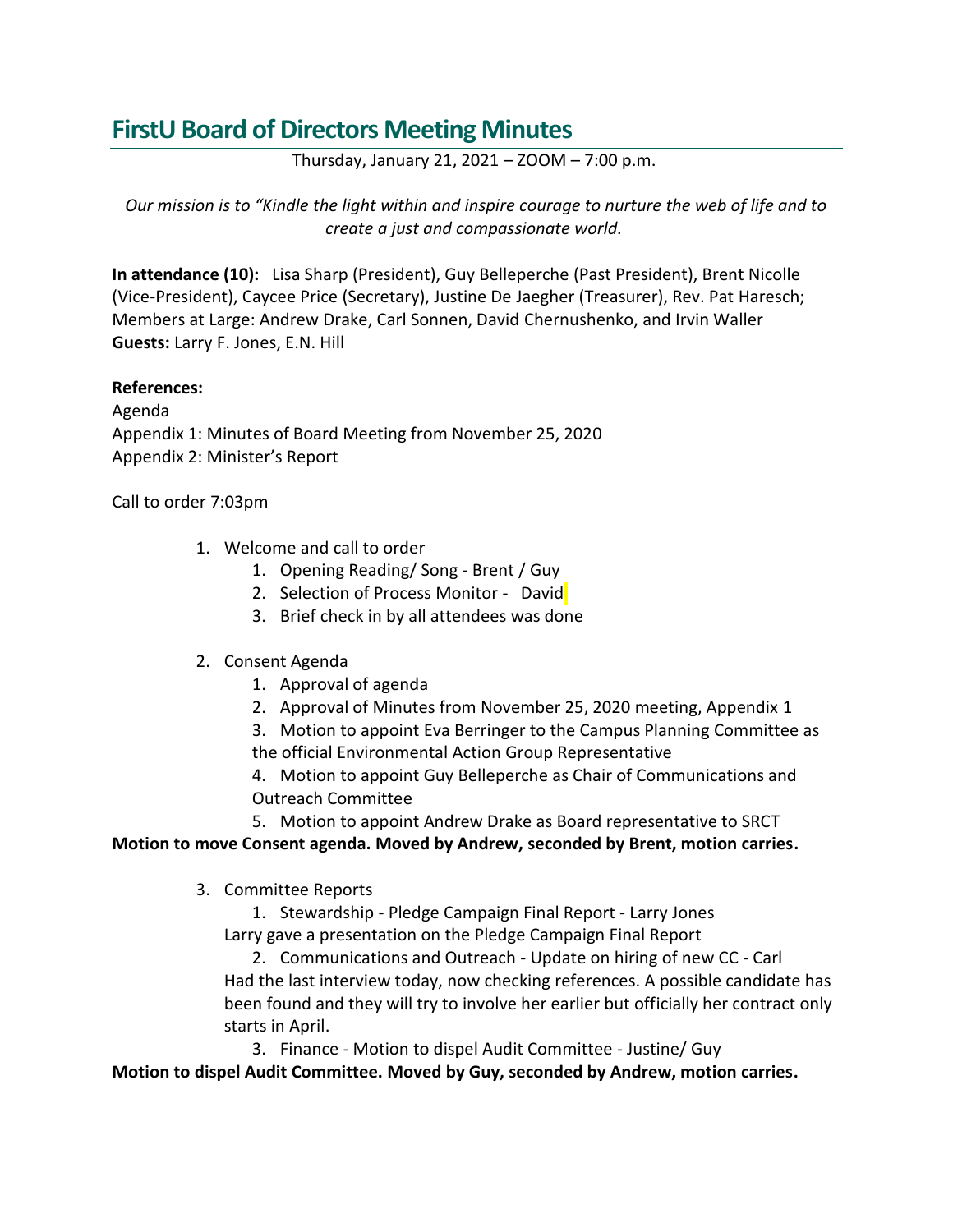4. Governance - Updating policy on operating Bylaw #8 - Guy **Move that the board endorse that the board moved by Guy, seconded by Brent, motion carries.**

> 5. Search Committee - Update by Lisa (from Jane Lindsey) They received more than 12 applicants and have now completed the 1st round interviews. Next week they will be picking 3-4 candidates and the next round of interviews will be in February along with some sermon watching.

#### 4. Staff Reports

1. Minister's Report

1. Re: Live Streams - currently on hold until Ontario restrictions are lifted.

2. Re: Holiday gifts for staff - people were as generous this year as previous years.

3. Liz Roper (previous DRE) is planning on coming back to the congregation and she is communicating with Rev. Pat and Neo (current DRE).

### 5. New Business

1. Update on Congregational Visioning - Justine & Lisa Board members have been asked to act as facilitators in the Zoom breakout rooms. Justine has a draft of the day's events for people to review. We are encouraged to spread the word so that as many people as possible attend.

2. Report on UU-UNO Project - Irvin

Irvin reported that they are looking for delegates to take part in the UU-UNO seminar. Youth (18-25) especially but it is open to all ages. A notice will go in the E-UU to attract people and we are encouraged to spread the word. Note: this is an online event this year.

3. Activism/ Lobbying activities (PPDDA related) - Lisa reminded us that the procedure for when the board receives political related requests for action on, that it only needs approval by the minister, the president, and one other board member (3 people). We are encouraged to keep board announcements as exactly that and the various groups and committees should ideally be making their own announcements.

4. Should we reconsider our (currently duplicated) Board Announcements not an official motion but consensus for now is that both types of announcements will continue for now.